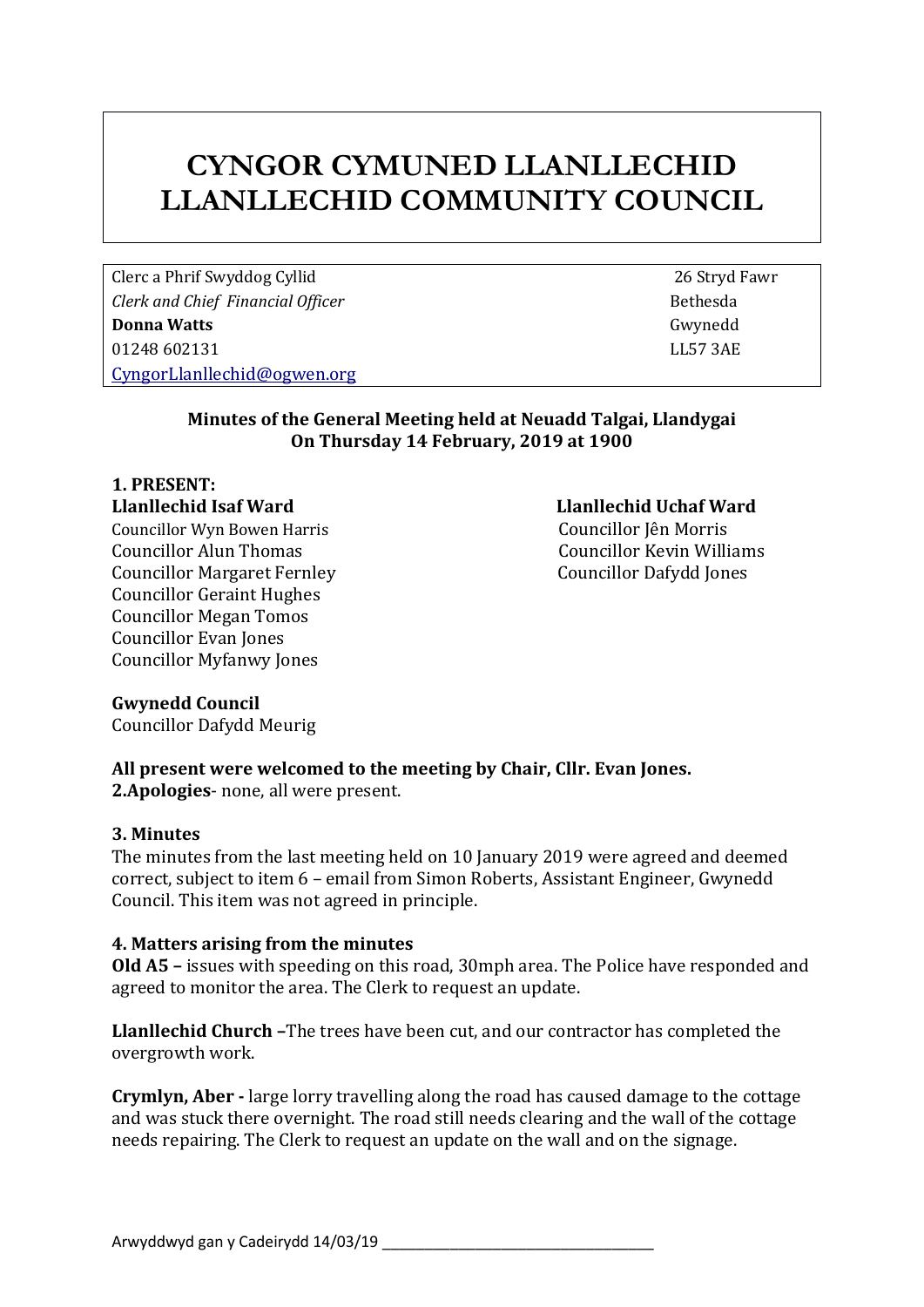**Lôn Goed –** the ditch along the road needs clearing. Gwynedd Council have confirmed that they will arrange a site visit and will raise an order for the necessary work. The work has not been completed yet. It was noted that the road also needs sweeping, especially the passing bays.

**Hedges along Coetmor road –** hedges along the road near the cemetary need cutting. Gwynedd Council are looking into the hedges that need cutting on private land. The Clerk to request an update.

**Airfields of Britain Conservation Trust** – the rememberance plaque has been installed. An event with the local schools to celebrate the plaque will be arranged in the Spring.

**Ty'n Hendre Hill–** large pothole on the road, concerns that someone could land in the ditch when avoiding the hole. It was confirmed that the pothole has been repaired by Gwynedd Council, however the contractors have left a mess on site. The Clerk to send an email to complain.

**Road near Wern Bach** – a pothole has appeared again. The pothole still there, the Clerk to request an update from Gwynedd Council. Cllr. Dafydd Meurig to also make enquiries.

**Grazing rights** – application received from I Hughes Morris. More information required.

**Defibillrator** – Bethlehem Chapel committee are not keen on placing the machine near the cemetary. Ask the local community if they know of a suitable location.

**Giât mochyn –** it was reported that two new gates are required on footpaths in Llan. The Clerk to ask Gwynedd Council for new ones. The Clerk to request an update.

**Pavement from Tal y bont to 'Gypsy Corner'** – large amount of leaves on the pavement. The Clerk to notify Gwynedd Council. Some of the pavement has been cleared, but the pavement from 'Gypsy Corner' up to the church has not been completed.

#### **5. Payments** The following payments were authorised:

| The following payments were authorised:      |         |
|----------------------------------------------|---------|
| A Evans – installing the rememberance plaque | £65.00  |
| <b>Wales Audit Office</b>                    | £285.60 |
| Llais Ogwan                                  | £18.00  |
| Tir a Choed                                  | £400.00 |
|                                              |         |

## **6. Correspondence**

**Submitted-** email from Rhian Wyn Williams, Gwynedd Council – Public Transport Review. Any comments to be submitted by 30 April 2019. Cllr. Dafydd Meurig to enquire how to measure bus routes that are no longer running. **Submitted –** email from One Voice Wales. Annual membership details for 2019-20. It was agreed that the Council will not be joining this year.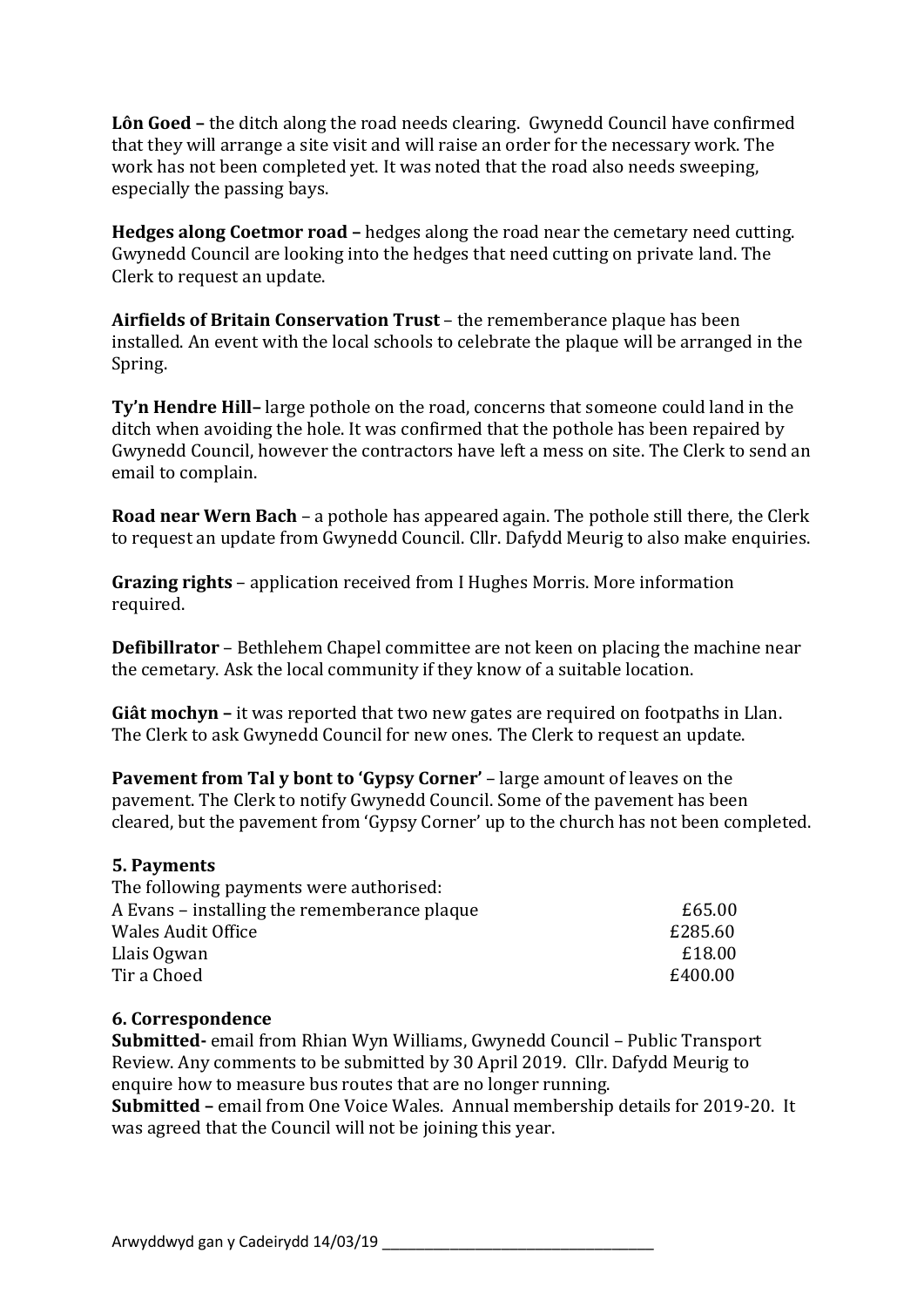## **7. Reports from representatives**

**Partneriaeth Ogwen-** all received a written report. A public meeting to consult on Talybont Football Field has been arranged on the 19.02.19, at Bethlehem Vestry, Talybont.

## **Site meeting with Simon Roberts, Assistant Engineer, Gwynedd Council –** 12

February 2019 at 11.00 am. All have received a written report from Cllr. Evan Jones. The Clerk to search for documents relating to the transfer of ownership of the playing field. Simon Roberts to contact Penrhyn Estate to carry out their duties of opening and cleaning the trenches.

## **8. Donations**

The applications below were discussed. The amounts each organisation would receive was agreed.

| Llais Ogwan                    | £100.00 |
|--------------------------------|---------|
| Clwb Henoed Llanllechid        | £50.00  |
| Talgai Hall Trust              | £100.00 |
| Cwmni Llechan Las              | £50.00  |
| Ysgol Feithrin Llanllechid     | £100.00 |
| Siop Ogwen                     | £50.00  |
| Cymdeithas Hanes Dyffryn Ogwen | £50.00  |
| Dawns i Bawb                   | £50.00  |
| Nant Ffrancon Brownies         | £50.00  |
| Clwb Rygbi Bethesda            | £100.00 |
| Eisteddfod Genedlaethol Cymru  | £50.00  |
| Canolfan Lôn Abaty             | £50.00  |
| Clwb Criced a Bowlio           | £50.00  |
| <b>Carers Trust</b>            | £100.00 |
| Ffermwyr Ifanc Eryri           | £50.00  |
|                                |         |

## **9. Planning Decisions:**

No decisions.

### **Planning Decisions:** *(Cllr. Jên Morris declared an interest)* **NP3/21/LB61D**

Tan y Garth Bach, Gerlan Listed Building Consent to replace roof lights with conservation type roof lights **Decision:** No objections.

## **10. Urgent matters**

**Litter –** litter thrown in to the field from'Gypsy Corner'. Cllr. Dafydd Meurig to notify Gwynedd Council.

**Llwybr 18 –** complaints that walkers do not follow the footpaths near Fferm Tyddyn Du, Gerlan. The footpath is on the border between Bethesda Council and Llanllechid Council. The Clerk to notify Gwynedd Council.

**Parc Main** – footpath from Llwyn Penddu to Bryn Eithin – the wooden bridge has broken, footpath can no longer be used.

**Public footpath in Tan y Garth** – underground drain has collapsed in one of the fields.